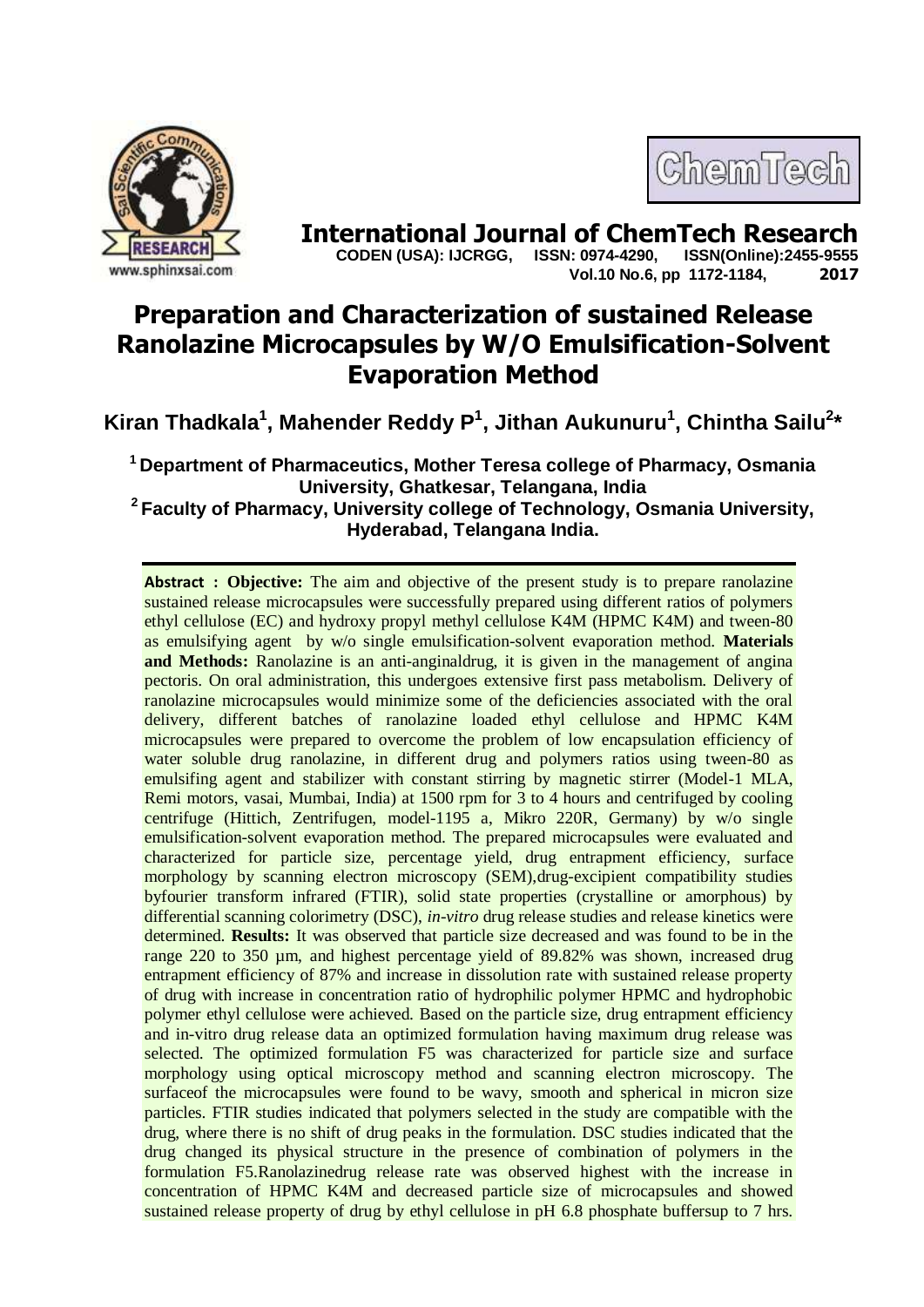**Keywords :** Ranolazine, hydroxyl propyl methyl cellulose, ethyl cellulose, tween-80, sustained release, microcapsule, single emulsification-solvent evaporation method, zero order release and higuchi model kinetics.

# **Introduction**

The goal of any drug delivery system is to provid eatherapeutic amount of drug to the proper site in the body, to achieve promptly and then maintain the desired drug concentration. Conventional drug delivery system achieves as well as maintains the drug concentration within the therapeutically effective range needed for treatment only when taken several times a day. This results in a significant fluctuation in drug level (Chien YM., 1992). The concept of designing specified delivery system to achieve selective drug target in ghasbeen originated from the perception of Paul Ehrlich, who proposed drug deliveryto be asa "magicbullet". Sustained and novel delivery envisages optimized drug in the sense that the therapeutic efficacy of a drug is optimized, which also impliesnilor minimum side effects. The products may be more potentas wellas safer. Target specific do sage delivery is likely too vercome much of the criticism of conventional dosage forms. The cumulative outcome could be summarized as optimized drug delivery that encompasses great erpotency and greater effectiveness, lesser side effects and toxicity, better stability, low cost henc egreater accessibility, ease of administration and best patient compliance (Jain N K., 2001). The efficacy of a drug in a specific application requires the maintenance of appropriate drug blood level concentration during a prolonged period of time. However the conventional administration of drugs, gives a poor control of the concentration of these substances in plasma because of variations in the concentration of the bioactive product, once a specific dose has been administered. The conventional dosage systems can give rise to alternative periods of inefficacy or toxicity. These difficulties have been called for the development of new administration techniques for bioactive compounds, directed towards attaining the steady state plasma concentration. In the recent years, considerable attention has been focused on the development of Novel Drug Delivery Systems (NDDS). The reason for this paradigm shift is due to the low development cost and time required for developing a NDDS for the existing drugs rather developing a new drug molecule. In the form of NDDS, existing drug molecule can get a new life, thereby increasing the market value and product patent life (1). Oral delivery of drugs is far by most preferable route of drug delivery due to the ease of administration, patient compliance and flexibility in formulation. From immediate release to site-specific delivery, oral dosage forms have really progressed. In conventional dosage form, there is a little or no control over the drug release from the dosage forms, an effective concentration at the target site can be achieved by intermittent administration of drug, which results in constantly changing, unpredictable and often sub or supratherapeutic drug concentrations. Sustained release, prolonged action, extended release, depot dosage forms are terms used to identify drug delivery systems that are designed to achieve prolonged therapeutic effect by continuously releasing medication over an extended period of time after administration of single dose. Conventional pharmaceutical dosage forms give up drug to surrounding tissues or fluids at a time with varying rates that are highest initially and decline continuously. These include localized delivery of the drug to a particular part of body, drug stability, reduced need for follow up care and optimized drug absorption. Number of advances took place in the field of sustained drug delivery systems in the last few decades. During the preliminary stages of research on sustained drug delivery, major accent was focused on the development of zero-order devices. The primary objective of zero order release is to uphold constant drug concentration in blood for a prolonged period of time. Sustained release technology has emerged as an important new field in the development of pharmaceutical dosage form. Introduction of sustained release (SR) has given a new platform for NDDS, sustained release systems include any drug delivery system that achieves slow release of drug over an extended period of time. More precisely, sustained drug delivery can be defined as a "sustained drug action at a predetermined rate by maintaining a relatively constant, effective drug level in the body with concomitant minimization of undesirable effects". The basic rationale of a sustained drug delivery system is to optimize the biopharmaceutical, pharmacokinetic and pharmacodynamic properties of a drug in such a way that its unity is maximized through reduction in side effects and cure or control of condition in the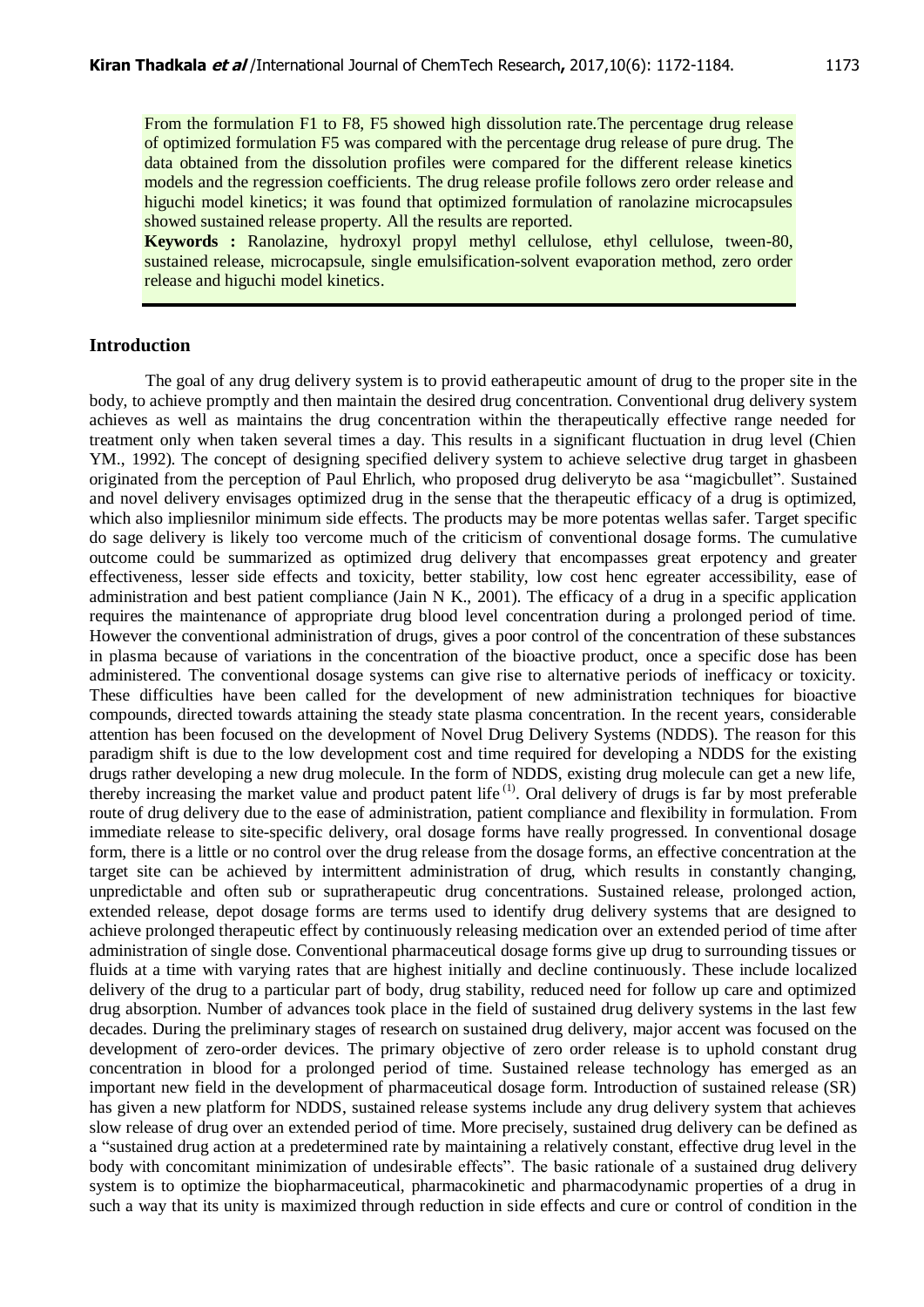shortest possible time by using smallest quantity of drug, administered by the most possible route  $(2)$ . Successful fabrication of sustained release products is usually difficult as the following factors like consideration of physicochemical properties of drug, pharmacokinetic behaviour of drug, route of administration, disease state to be treated and most important is the placement of the drug in dosage form total which will provide the desired temporal and spatial delivery pattern for the drug such factors needs to be taken care. There are various approaches in NDDS and delivering a therapeutic substance to the target site in a sustained release fashion includes liposomes, microcapsules, microspheres, nanoparticles etc. Particulate delivery systems such as microcapsules and nanoparticles score over liposomes andas alternative to liposomes due the following technological limitations such as poor stability, low drug entrapment efficiency and greater cost of lipids. Drugs can be delivered to tumor in a sustained, continuous and predictable release fashion using polymers as delivery vehicles. Biodegradables polymers have been studies extensively over the past few decades to fabricate various novel drug delivery systems such as nanoparticles, microparticles and liposomes etc for sustained release property. The most accepted drug delivery system is the microparticulate drug delivery systems as they deliver the drug to the target site with specificity to maintain the desired concentration at the site of interest without adverse effects<sup>(3)</sup>. Microencapsulation is a useful method which prolongs the duration of drug effect significantly and improves patient compliance. Microencapsulation has played a vital role in the development of sustained release drug delivery systems. Microcapsules have been of particular interest from the pharmaceutical point of view providing the possibility to achieve sustained and sustained drug release. Eventually the total dose and few adverse reactions may be reduced since a steady plasma concentration is maintained. Microencapsulation is a process of applying relatively thin coatings to small particles of solids or droplets of liquid containing one or more drugs and dispersions<sup> $(4-5)$ </sup>. Recently, the use of natural polymers in the design of drug delivery formulation has received much attention due to their excellent biocompatibility and biodegradability. Reasons for microencapsulation are sustained and prolonged release of drugs, masking of unacceptable taste or odour of drugs, preparation of free flowing powders from drugs in liquid form, stabilization of drugs sensitive to oxygen, moisture or light, elimination of incompatibilities among drugs, prevention of vaporization of volatile drugs, reduction of toxicity and to reduce gastro-intestinal irritation, alteration in site of absorption. Microencapsulation is a process of incorporating drugs into small size multi particulate units. A "microcapsule" may be defined as a spherical particle with size varying from 1 to 1000μm containing a core substance. Microcapsules are mono or multinuclear materials embedded in spherical coating matrix are called microcapsules. It is a process by which solids, liquids or even gases may be enclosed in microscopic particles by formation of thin coatings of the wall materials around the substance. In addition, some related terms are used as well, for example, 'microbeads' and 'beads' alternatively. They differ from conventional hard or soft gelatin capsules in a number of important ways apart from size. They differ most notably in the greater variety of coating materials, in the comparative thinness of the coating formed, in their unique release properties and in their greater diversity of application in medicine. The core may also be referred as nucleus and the coating as wall or sheet. The concept of microcapsules dates to the 1930s and to the work ofBugerbergde jong and co-workers on the entrapment of the substances with in coacervates by national cash register company for the manufacture of carbonless copying paper. The usage of microsphere technology by pharmaceutical industry has been since 1960s.Depending upon manufacturing process various types of products are obtained in microencapsulation. These products are mono or multinuclear material enclosed by a coat or membranes are called as microcapsules. Since 1960, the technique of microencapsulation has been used in pharmaceutical industry. It is a process by which solids, liquids or even gases may be enclosed in microscopic particles by formation of thin coatings of the wall materials around the substance. The typical encapsulation process usually begins with dissolving the core material, in water. The material to be encapsulated is added and thoroughly dispersed by stirring. Then a solution of second material, which forms an insoluble complex is added. This additive material concentrates on the core material to form a film or coat around the particles of the substance to be encapsulated as a consequence of extremely low interfacial tension of the residual water or solvent in the core material so that a continuous film coating remains on the particle. The final dry microcapsules are free flowing discrete particles of coated material. Different rates of drug release may be obtained by changing the ratio of core to coating material, polymer used for coating and the method of microencapsulation  $(6-7)$ . The uniqueness of Microencapsulation is the smallness of coated particles and their subsequent use and adaptation to a wide variety of dosage forms and product applications. Although the active ingredient of many microencapsulated products can be varied from few per cent to over 99 per cent, the effectiveness of coating thickness that can be realized, regardless of the method of application employed varies from tenths of a micron to few hundred microns depending on the coat to core ratio, particle size and surface area of the core material, consequently the protective coatings that are applied are quiet thin. Ideal properties of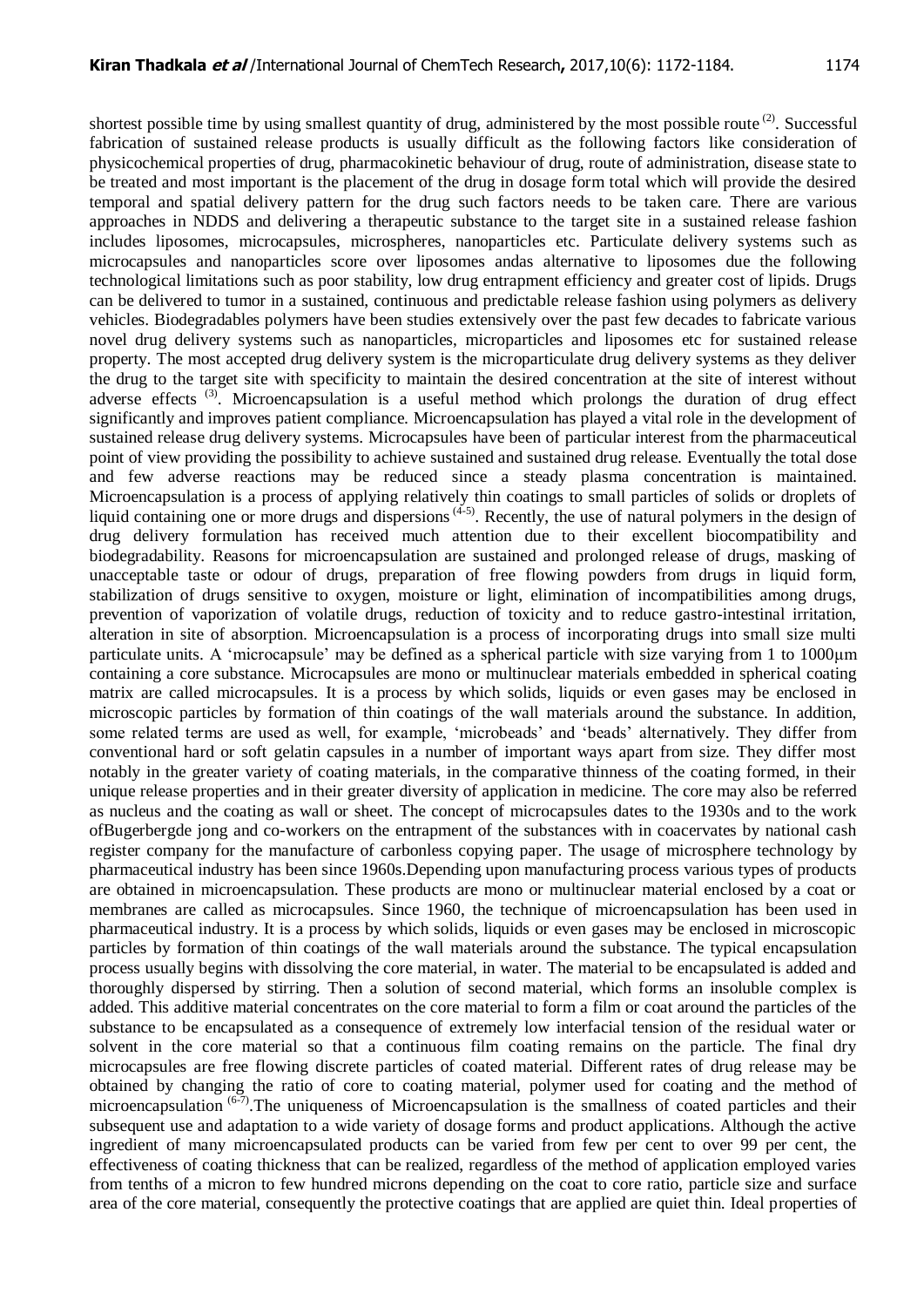microcapsules are longer duration of action, control of content release, increase of therapeutic efficiency, protection of drug, reduction of toxicity, biocompatibility, sterilizability, relative stability, water solubility and dispersibility, bio-restorability, targetability, and polyvalent. The rate of drug release from microcapsules dictates their therapeutic action. Release is governed by the molecular structure of the drug and polymer, the resistance of the polymer to degradation, and the surface area and porosity of the microcapsules. Reservoir delivery systems extend the residence time of drug within the systemic circulation and were originally focused on zero-order dissolution kinetics<sup>(8-9)</sup>. The advantages of microencapsulation are masking odour and taste of drugs, conversion of oil and other liquids into solids for the ease of handling, protecting of drugs from environmental conditions like moisture, heat, light and oxidation separation of incompatible materials (other drugs or excipients such as buffers), volatilization of encapsulated material can be delayed or prevented, improvement of flow properties of the powder, safe handling of substances and toxic substances, production of sustained release and targeted medication can be achieved, reduce dose dumping potential compared to large implantables, aid in dispersion of water insoluble substances in aqueous media. Apart from all the above mentioned advantages the phenomenon of microencapsulation has few limitations such as process conditions like change in temperature, pH, solvent addition, evaporation or agitation may affect the stability of core particles to be encapsulated and reproducibility is less and both the end products<sup>(10)</sup>. Sustained drug release from microcapsules occurs by diffusion of drug through polymeric excipients, diffusion of entrapped drug as the polymer erodes, and release of drug through pores in the polymeric membrane. If the drug is released by diffusion through the polymer without erosion, the release depends on the surface area of the microcapsules and the path length followed by the drug in transit to the surrounding environment, for example, increasing the surface area by reducing particle size, results in an increased release rate. The path length of motion for the drug in the matrix can be sustained by manipulating the microcapsule loading; drug can be loaded by means of physical entrapment, chemical linkage and surface adsorption. Physicochemical properties of the drug and excipients such as permeability of one in the other, identity of the polymer, degree of crystallinity, inclusion of plasticizers and fillers, and thickness of the polymer, particle size influence the drug release rate. Before the process of microencapsulation a drug is required to be studied with respect to the following characteristics for successful fabrication and prolong release from the dosage form. Different types of methods are employed for the preparation of microcapsules given in table  $1^{(11-12)}$ .

| S.No           | <b>Microencapsulation process</b>            | Relative particle size in µm |  |  |  |
|----------------|----------------------------------------------|------------------------------|--|--|--|
|                | Air Suspension                               | 35-5000                      |  |  |  |
| $\overline{2}$ | Coacervation-Phase seperation                | 2-5000                       |  |  |  |
| 3              | Co-extrusion                                 | 250-2500                     |  |  |  |
| $\overline{4}$ | Encapsulation by poly electrolyte multilayer | $0.02 - 20$                  |  |  |  |
| 5              | Encapsulation by super critical fluid        | $0.5 - 1100$                 |  |  |  |
| 6              | Fluid bed technology                         | 20-1500                      |  |  |  |
| 7              | Hot melt                                     | $1 - 1000$                   |  |  |  |
| 8              | Interfacial and In-situ polymerization       | $0.5 - 1000$                 |  |  |  |
| 9              | Multi orifice centifugal                     | 1-5000                       |  |  |  |
| 10             | Pan coating                                  | 600-5000                     |  |  |  |
| 11             | Phase inversion                              | $0.5 - 5.0$                  |  |  |  |
| 12             | Solvent evaporation                          | 5-5000                       |  |  |  |
| 13             | Spinning disc                                | 5-1500                       |  |  |  |
| 14             | Spray drying and spray congeling             | 600                          |  |  |  |

**Table: 1 Microencapsulation techniques with their relative particle size**

# **Applications of microencapsulation:**

This process of microencapsulation has been used medically for the encapsulation of live cells and vaccines, bio-compatibility of bio-molecules like proteins, peptides, harmones, artificial cells and various drugs were improved by encapsulating $(13-15)$ .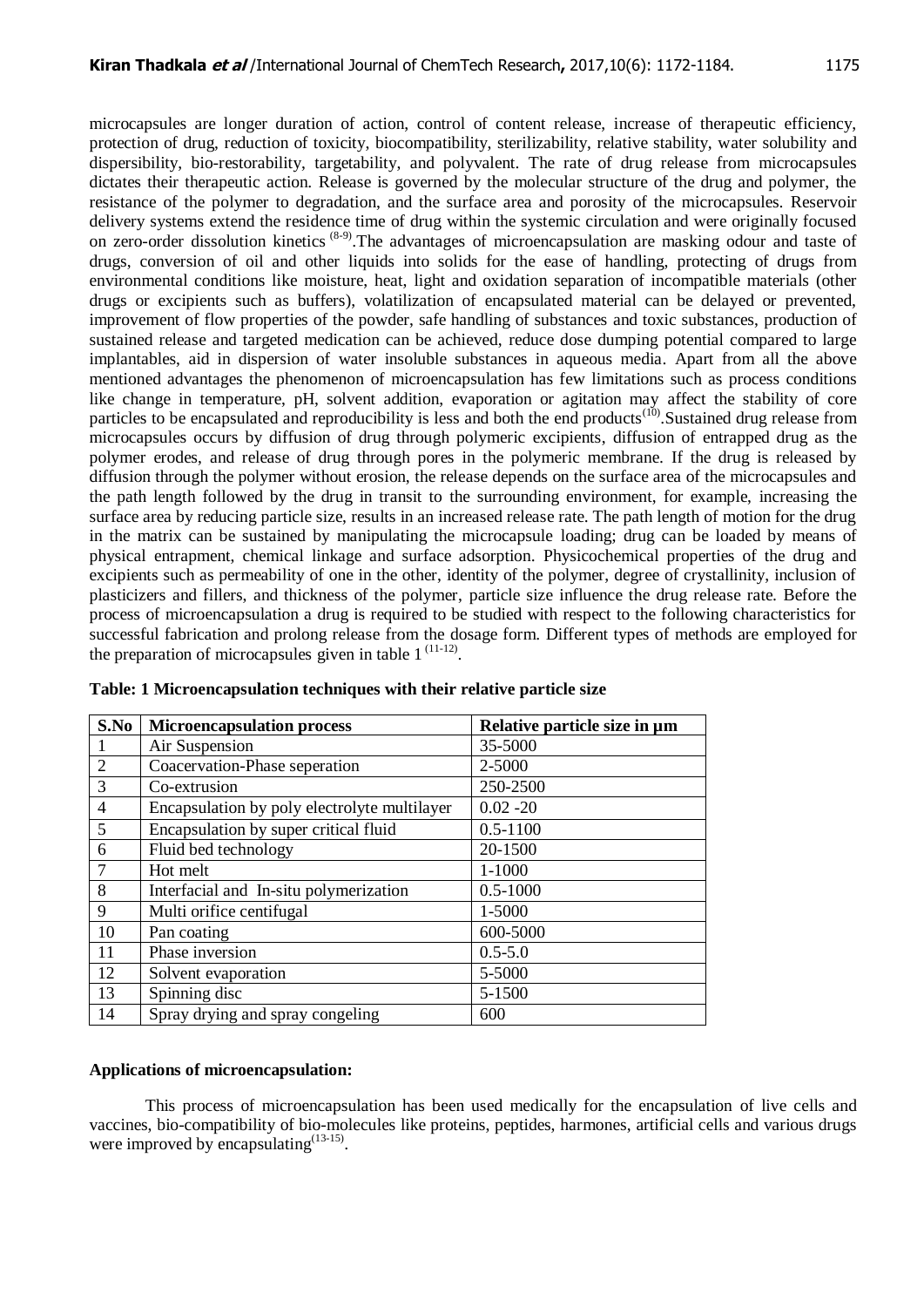#### **Materials and Methods**

Ranolazine is a gift sample from Hetero drugs pvt limited, ethyl cellulose, HPMC K4M, tween-80, dichloromethane, methanol, n-hexane are from SD fine chemicals are AR grade. The preformulation studies with the ranolazine obtained were performed using conventional and reported techniques. The UV-Visible spectrum, solubility, flow properties, drug crystallinity were determined.

## **Preparation of Ranolazine loaded Ethyl cellulose-HPMC K4M Microcapsules:**

Different batches of ranolazine loaded ethyl cellulose- HPMC K4M were prepared by w/o single emulsification-solvent evaporation method using tween-80 as emulsifying agent and stabilizer as give composition given in table 2, this method of preparation of microcapsules was reported to overcome the problem of low encapsulation efficiency of water soluble drug. Required quantity of ranolazine drug is dissolved in distilled water with tween-80 as aqueous phase and polymer (Ethyl cellulose: HPMC K4M) is dissolved in organic phase dichloromethane. To this organic phase, aqueous drug solution is emulsified under magnetic stirrerfor one hour with constant strring to prepare w/o primary emulsion. This primary emulsion is injected with butterfly microsyringe to the external aqueous phase containing cross linking agent calcium chloride with constant stirring by magnetic stirrer for (Model-1 MLA, Remi motors, vasai, Mumbai, India) at 1500 rpm for 3 to 4 hours. The prepared microcapsules were collected by centrifugation, filtered and then dried. The dried microcapsules are hardened by n-hexane and subjected for characterization and different evaluation studies $^{(16-19)}$ .

| S.No             | <b>Ingredients</b>                    | F1   | F2   | F <sub>3</sub> | F4   | F5   | F <sub>6</sub> | F7   | F8   |
|------------------|---------------------------------------|------|------|----------------|------|------|----------------|------|------|
|                  | Ranolazine(mg)                        | 100  | 100  | 100            | 100  | 100  | 100            | 100  | 100  |
| $\overline{2}$   | Ethyl cellulose(mg)                   | 1000 | 1000 | 1000           | 1000 | 1000 | 1000           | 1000 | 1000 |
| 3                | HPMC k4M(mg)                          | 250  | 500  | 750            | 1000 | 1500 | 1000           | 750  | 500  |
| $\boldsymbol{4}$ | Tween 80 (ml)                         | 0.25 | 0.25 | 0.50           | 0.50 | 0.75 | 0.75           |      |      |
| 5                | Dichloromethane(ml)                   | 10   | 10   | 10             | 10   | 10   | 10             | 10   | 10   |
| 6                | Distilled water(ml)                   | 5    |      | 5              | 5    | 5    | 5              | 5    | 5    |
|                  | chloride<br>Calcium<br>$\frac{6}{10}$ | 15   | 15   | 15             | 15   | 15   | 15             | 15   | 15   |
|                  | solution in ml                        |      |      |                |      |      |                |      |      |
| 8                | Organic<br><b>Aqueous:</b>            | 1:2  | 1:2  | 1:2            | 1:2  | 1:2  | 1:2            | 1:2  | 1:2  |
|                  | phase                                 |      |      |                |      |      |                |      |      |

## **Table: 2 Composition of Ranolazine Microcapsules:**

Preformulation studies as investigation of physical and chemical properties of drug substance alone or in combination with other excipient, which could affect drug performance and development of an efficacious dosage form. It acts as a foundation for developing good formulations and successful commercial products, to increase drug stability, to improve drug bioavailability, to reduce drug-excipient incompatibility and to determine its kinetic rate profile.

# **Characterization and Evaluation of Ranolazine Microcapsules:** (20-24)**.**

#### **Particle size analysis:**

The mean particle size was determined using optical microscopy method. In this method, the sizes of 250 particles were determined and the average particle size was calculated. Optical microscope can detect particles of sizes in micron with accuracy. If particles produced are in this size range, this technique can be conveniently used to measure the particle size and determinationof average particle size of ranolazine microcapsules withoptical microscopy, average size of microcapsules is reported.

## **Percentage yield:**

To determine the yield, the weight of microcapsules obtained at the end of preparation was determined. The total weight of raw materials used to obtain this microcapsules was determined to obtain the theoretical yield.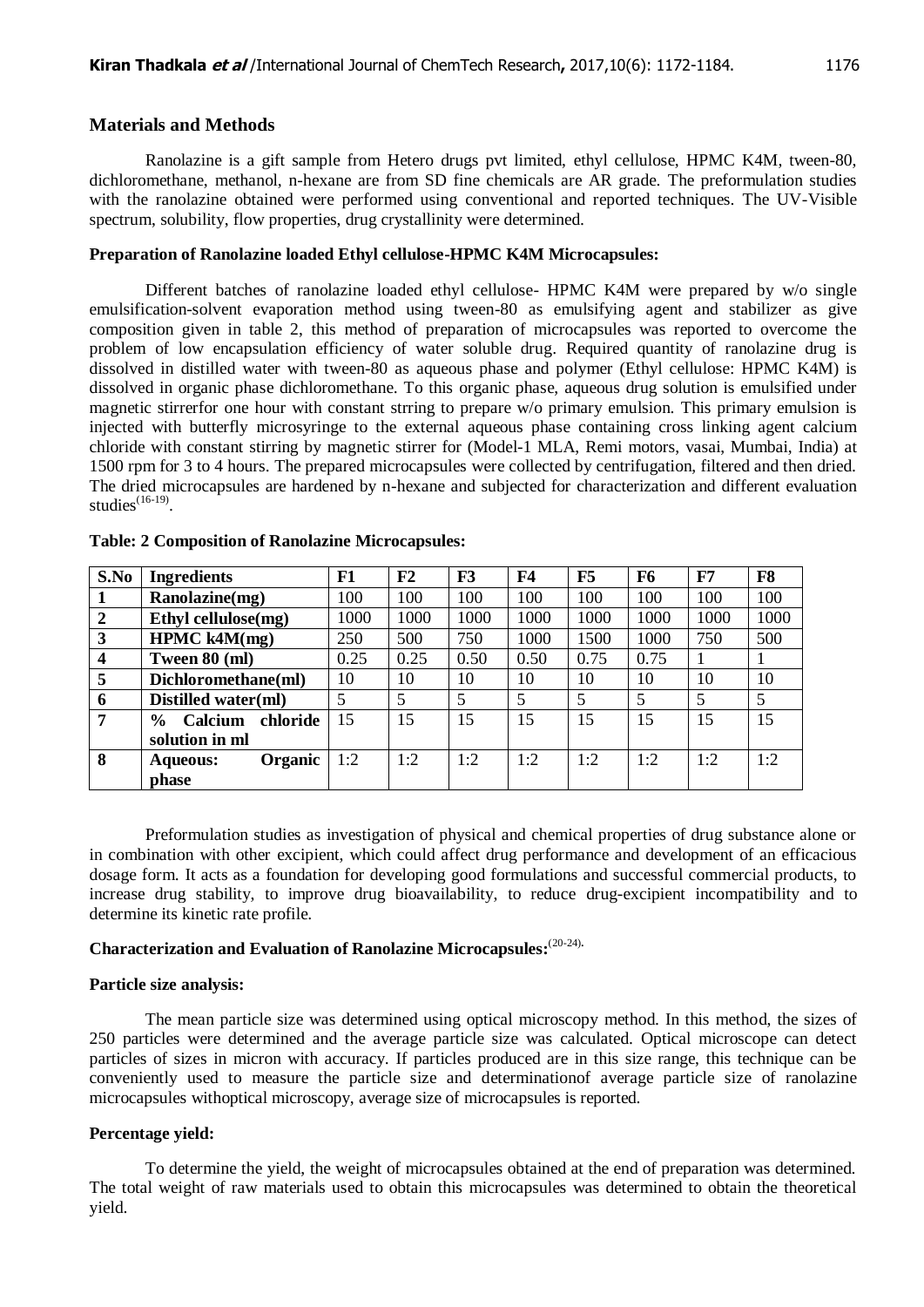Percentage yield was then determined using the formula:

Percentage yield = (Practical yield/theoretical yield)  $x$  100

## **Drug entrapment efficiency (EE):**

The amount of drug entrapped was estimated by dissolving the 100 mg of microcapsules in dichloromethane and water in 3:1 ratio under vigorous shaking for 1hour, the resultant solution is centrifuged both layers were separated and the soluble ranolazine in water was determined. The drug content in aqueous solution was analyzedspectrophotometrically by using UV-VIS spectrophotometer at 272.7nm with further dilutions against appropriate blank. The amount of the drug entrapped in the microcapsules was calculated using the formula:

| Drug entrapment efficiency (%) = Amount of drug actually present $\times 100$ |  |
|-------------------------------------------------------------------------------|--|
|                                                                               |  |

#### **Theoretical drug load expected**

#### **Scanning electron microscopy:**

In order to examine the surface morphology shape and size of the particle scanning electron microscopy (SEM) was used. A concentrated aqueous suspension was spread over a slab and dried under vacuum. The sample was shadowed in a cathodic evaporator with gold layer 20 nm thick. Photographs were taken using a scanning electron microscope (Hitachi, S-3700N, Tokyo, Japan) operated at 20 kV. The smallest size microcapsules were used for determining surface morphology.

#### **Drug-excipient compatibility studies (FTIR studies):**

FTIR spectrum of drug, polymer and physical mixture of drug with polymers and optimized formulation were obtained on FTIR instrument. Sample about 5 mg was mixed thoroughly with 100 mg potassium bromide IR powder and compacted under vacuum at a pressure of about 12 Psi for 3 minutes. The resultant disc was mounted in a suitable holder in IR spectrophotometer (Shimadzu 8400S, Tokyo, Japan) and the spectrum was scanned over the wave number range of 4000-400 cm-1 in a scan time of 12 minutes. IR helps to confirm the identity of the drug and to detect the interaction of the drug with the carriers.

#### **Differential scanning calorimetry (DSC):**

DSC studies were performed to understand the nature of the encapsulated drug in the polymer and the physical state of drug in the polymer matrix would also influence its release characteristics. To probe this effect, DSC analysis was performed. Thermal analysis and properties of the powder samples (Ranolazineand optimized microcapsules) were investigated with a DSC (Shimadzu DSC 60, Tokyo, Japan). Approximately 10 mg of sample was analyzed in an open aluminum pan, and heated at scanning rate of  $10^{\circ}$ C/min between  $0^{\circ}$ C and 400°C under nitrogen atmosphere. Magnesia was used as the standard reference material to identify physical changes of drug in the formulation. Hence, it indicates the physical nature of drug is changed in the formulation from crystalline to amorphous.

#### *In-vitro* **drug release:**

*In-vitro*dissolution studies of samples were carried out using USP XIV (Electro lab TDT-082, Model-ETC 11L, Mumbai, India) apparatus II paddle method by dispersed powder technique. Accurately weighed samples were added to 900 ml of buffer media 6.8 phosphate buffer at  $37 \pm 0.5^{\circ}$ C and stirred at 100 rpm. An aliquot of 10ml was withdrawn at different time intervals up to 7 hours. The solid particles were prevented from pipetting by withdrawing the sample through a pipette fitted with a cotton plug. An equal volume of fresh dissolution medium was immediately replaced. The filtered samples were assayed spectrophotometrically at 272.7 nm respectively for ranolazine drug. The dissolution of microcapsules were compared with the dissolution of equivalent amount of the pure drug ranolazine and identified the sustained release property.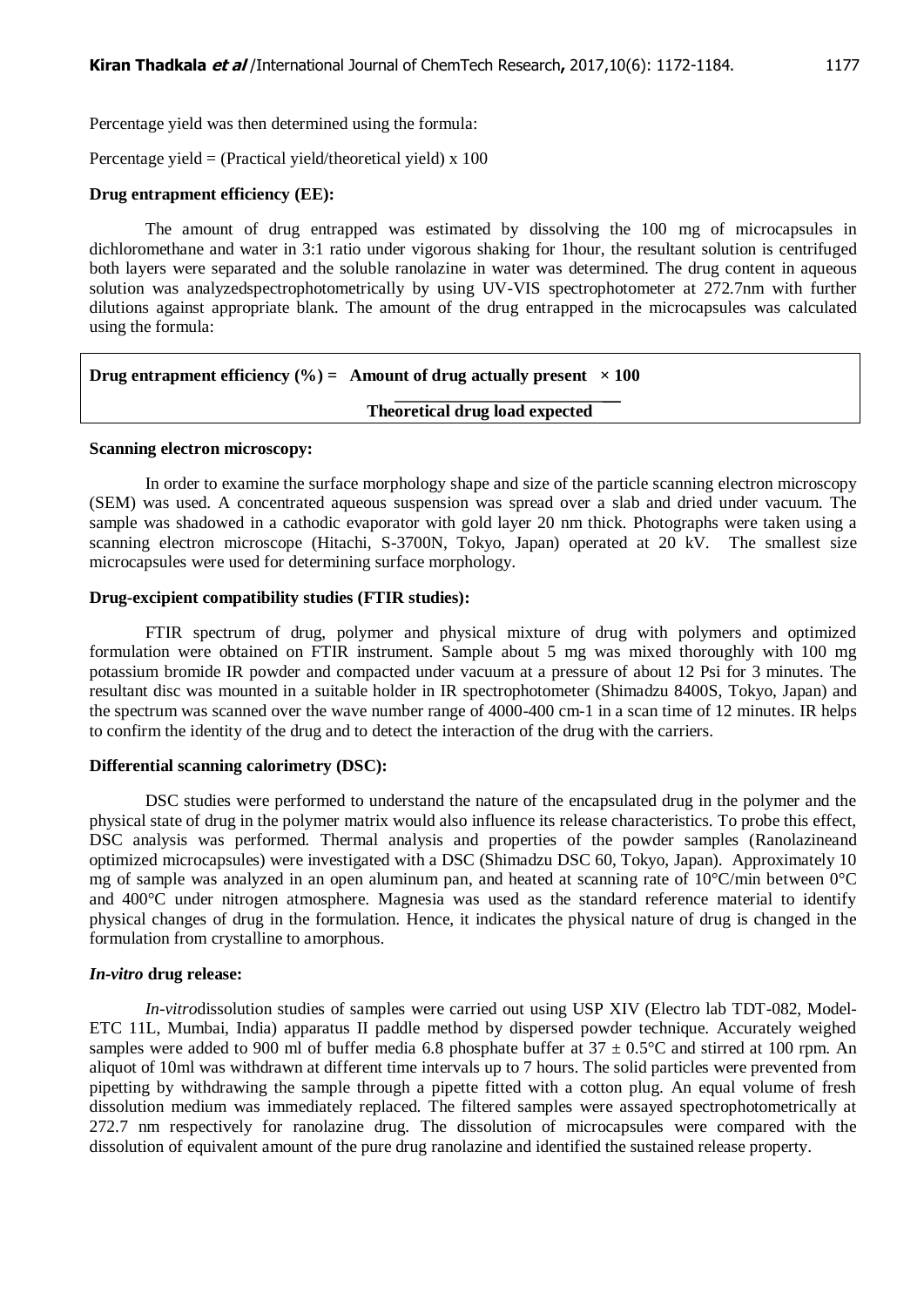#### **Drug release kinetics (Harris shoaib et al., 2006):**

The obtained dissolution data was fitted into mathematical equation for zero order, first order, highuchi model and korsemeyer equation/ peppa"s model in order to describe the kinetics and mechanism of drug release from the microcapsules formulations. To analyze the *in-vitro* release data various kinetic models were use to describetherelease kinetics.The zeroorder describesthesystemswhere thedrugreleaserateis independent ofits concentration. Thefirst order d escribes thereleasefrom system wherereleaserateis concentration dependent. Higuchi(1963)describedthereleaseofdrugsfrominsolublematrixasasquareroot oftime dependent process based on fiction diffusion.

## **Results and Discussion**

Preformulation studies for ranolazine has been performed to know the drug physical properties so as to design it to suitable formulation. It is white amorphous and freely soluble in water and wave length maxium of 272 nm. Percentage yield was found to be 89.82, highest for F5 formulation and least for F1 formulation. From the results of drug entrapment efficiencyit can be concluded that there is a proper distribution of ranolazine in the microcapsules. The drug entrapment efficiency was found to be 75% to 87%, and a maximum of 87% drug entrapment was found to be for F5. Particle size was found to be 320µm for F1 formulation and in the subsequent formulations the particle size was found to be decreased this is because of increase in concentration of polymers and emulsifying agent, surface area of the microcapsules increases and thereby particle size decreases and found be small for F5 with 220 µm, the range is 220 to 350µm.Surface morphology of the microcapsules was examined by scanning electron microscopy, the optimized microcapsule formulation F5 was examined for SEM analysis. Microcapsules were smooth, wavy, spherical, free flowing in nature and were obtained in the micro range between 19.5 to 271.5 µm as shown fig 1 and 2. From the below fig 3, 4 and 5 FTIR spectra of pure drug, physical mixture and optimized formulation F5, it was observed that all characteristic peaks of ranolazine were present in the combination spectrum and there is no shift in peaks, thus indicating compatibility of the ranolazine with polymers where there is no physical and chemical interaction of drug and polymers.Thus it confirms drug and excipients are compatible.The physical state of ranolazine in the polymer would also influence the release characteristics of drug it was determined by DSC studies. To probe this effect, DSC analysis was performed on ranolazine and optimized microcapsules F5.From the DSC thermograms below fig 6 and 7, it was observed that characteristic thermogram of drug at 125  $^{\circ}$ C, but in thermograms of physical mixture, solid dispersion and optimized formuation F5 the thermogram disaapeared at 125  $\rm{^0C}$  and thermogram shown at 250  $\rm{^0C}$ . Hence it indicates the physical nature of drug is changed in the formulation, the amorphous form of drug is changed to crystalline form DSC results. The dissolution was carried out for a period of 7hrs in 6.8 pH phosphate buffer. The cumulative percent release of F 1to F8 formulations at various time intervals was calculated and tabulated in table 3. The graph plotted between cumulative percent drug release in all formulations against time shown in fig 8. The Maximum percent of drug release was found in F5 formulation which contains 93.68% maximum drug entrapment. The formulations followed the zero order for the drug release study with higuchi"s model thus they indicate diffusion mechanism. The peppa"s plot showed the n value of 0.9395 for formulation F5, thus indicating non- fickian diffusion. Thus prepared ranolazine microencapsules shows sustained release system.

| <b>Time</b><br>in hr | % Cumulative drug release |      |          |       |             |          |             |                |
|----------------------|---------------------------|------|----------|-------|-------------|----------|-------------|----------------|
|                      | F1                        | F2   | F3       | F4    | F5          | F6       | F7          | F <sub>8</sub> |
| 0                    | 0                         | 0    | $\bf{0}$ | 0     | $\mathbf 0$ | $\bf{0}$ | $\mathbf 0$ | $\mathbf 0$    |
|                      | 11.6                      | 13.6 | 10.88    | 12.73 | 16.7        | 15.4     | 14.9        | 15.6           |
| 2                    | 35.2                      | 44.3 | 38.5     | 40.2  | 49.5        | 38.5     | 42.6        | 41.2           |
| 3                    | 55.4                      | 59.2 | 60.1     | 60.9  | 63.2        | 61.2     | 57.5        | 58.2           |
| 4                    | 72.4                      | 74.3 | 75.3     | 76.8  | 81.27       | 77.2     | 74.8        | 70.8           |
| 5                    | 74.6                      | 76.3 | 78.9     | 79.8  | 83.27       | 79.5     | 76.8        | 73.4           |
| 6                    | 75.6                      | 77.1 | 80.93    | 80.5  | 87.27       | 81.5     | 79.8        | 78.4           |
|                      | 77.6                      | 78.9 | 82.4     | 80.8  | 93.68       | 84.5     | 82.8        | 80.4           |

**Table: 03** *In-vitro* **cumulative % drug release data of Ranolazine microcapsules**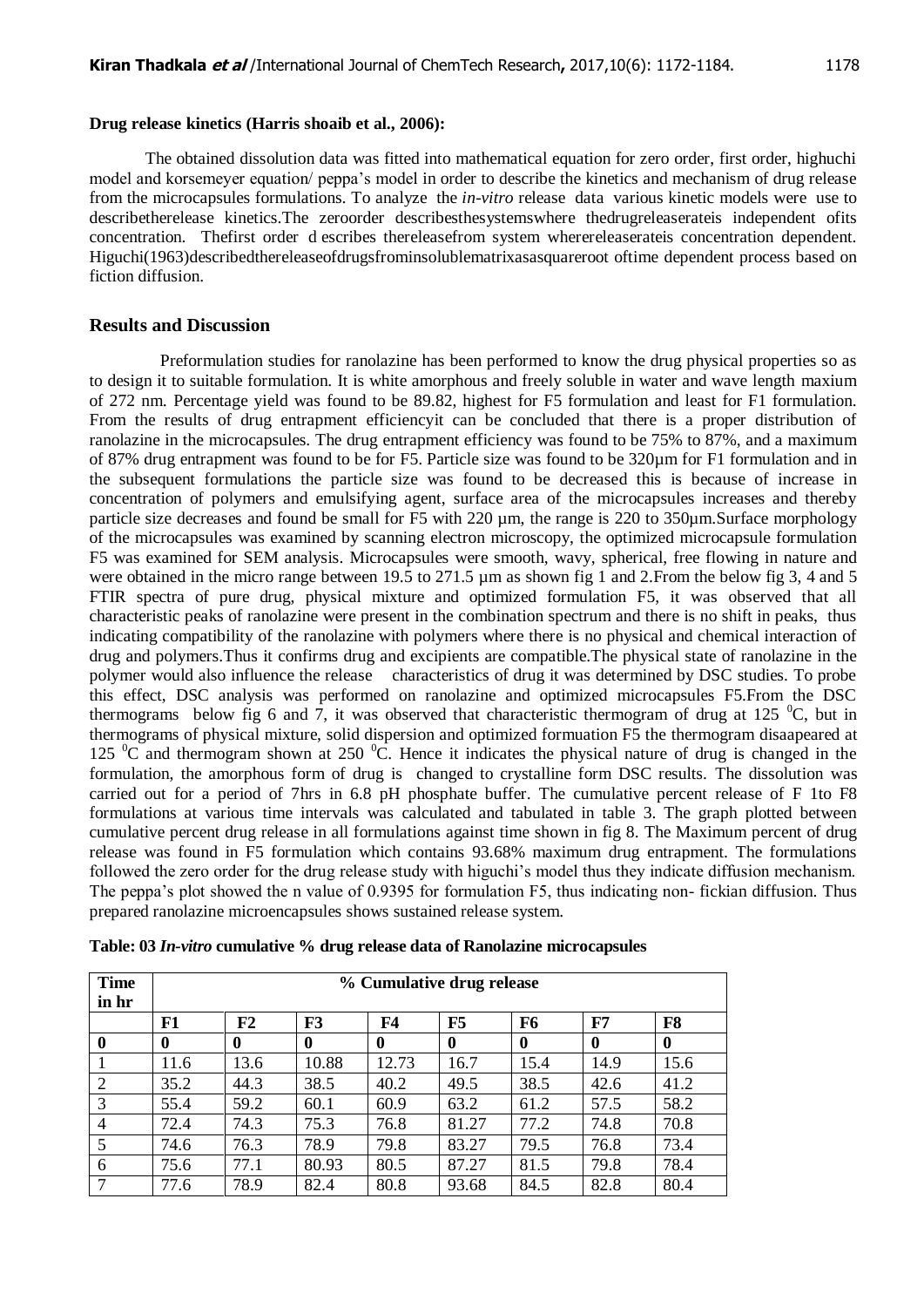

**Fig: 01 Pictogram of spherical shape particles (SEM)**



**Fig: 02 Pictogram of surface morphology of Ranolazine microcapsules in micron range (SEM)**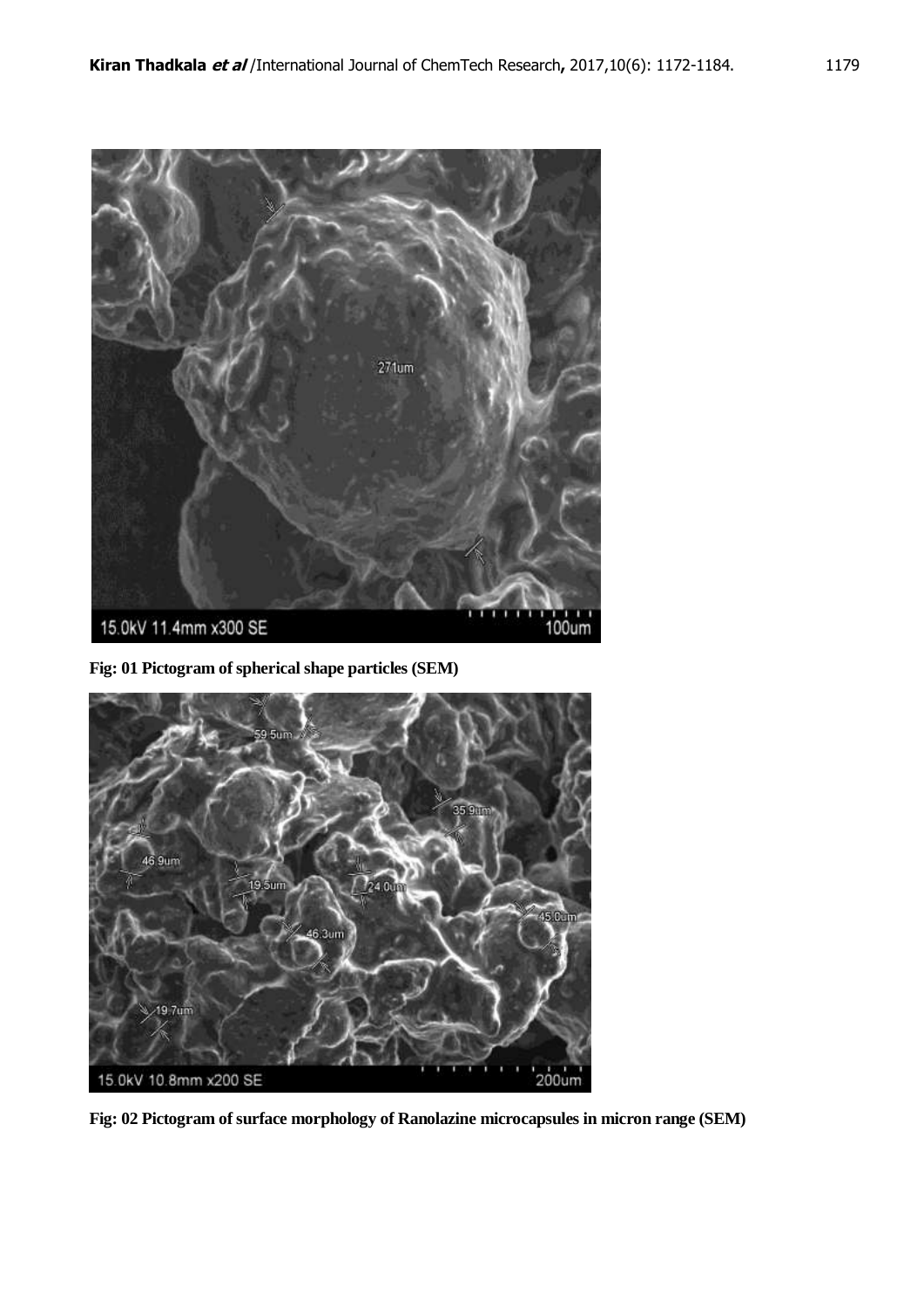

**Fig 03: FTIR spectra of drug-Ranolazine**



**Fig 04: FTIR spectra of Physical mixture**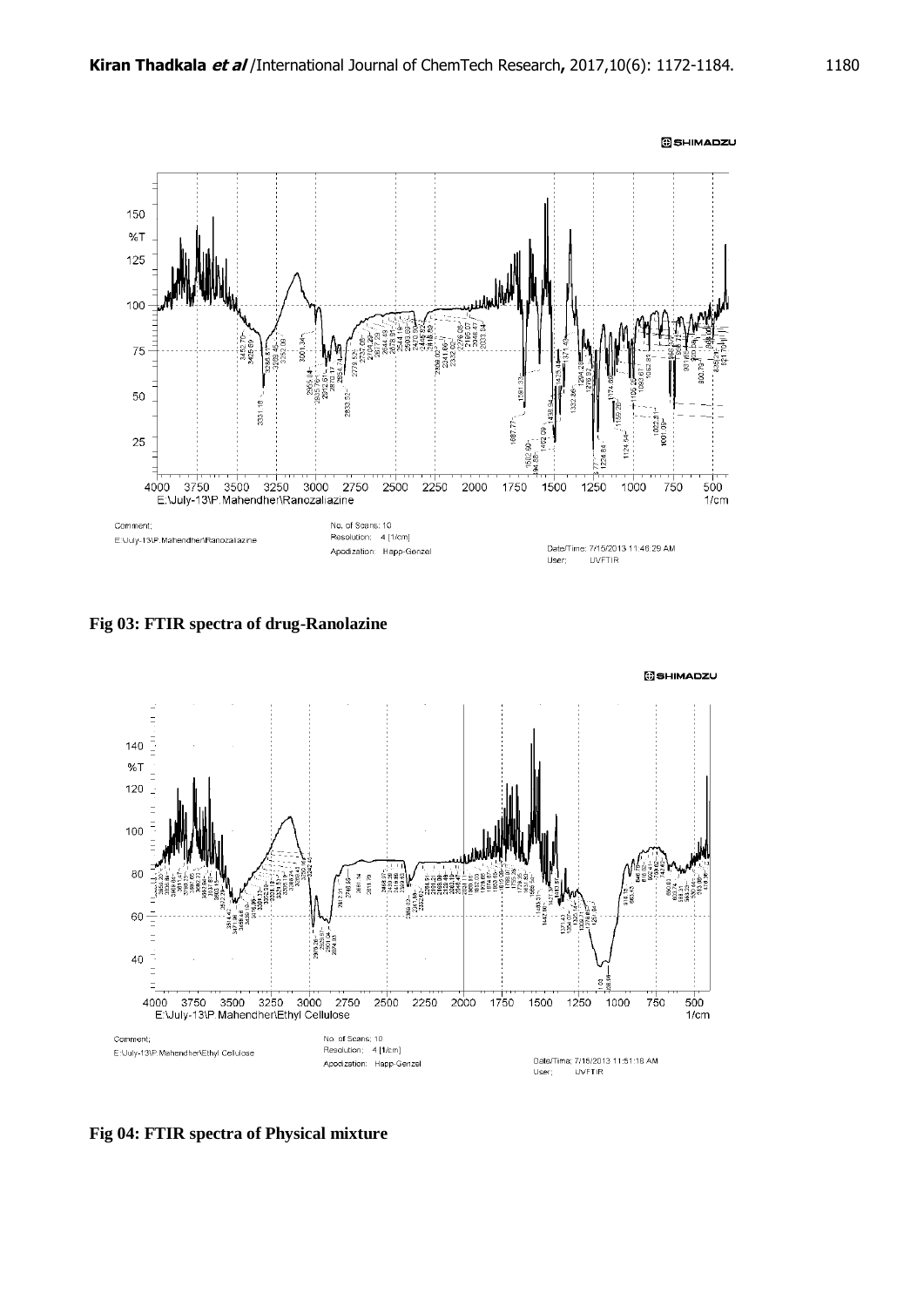

**Fig 05: FTIR spectra of Optimized microcapsule F5**



**Fig: 06 Thermogram of drug-Ranolazine**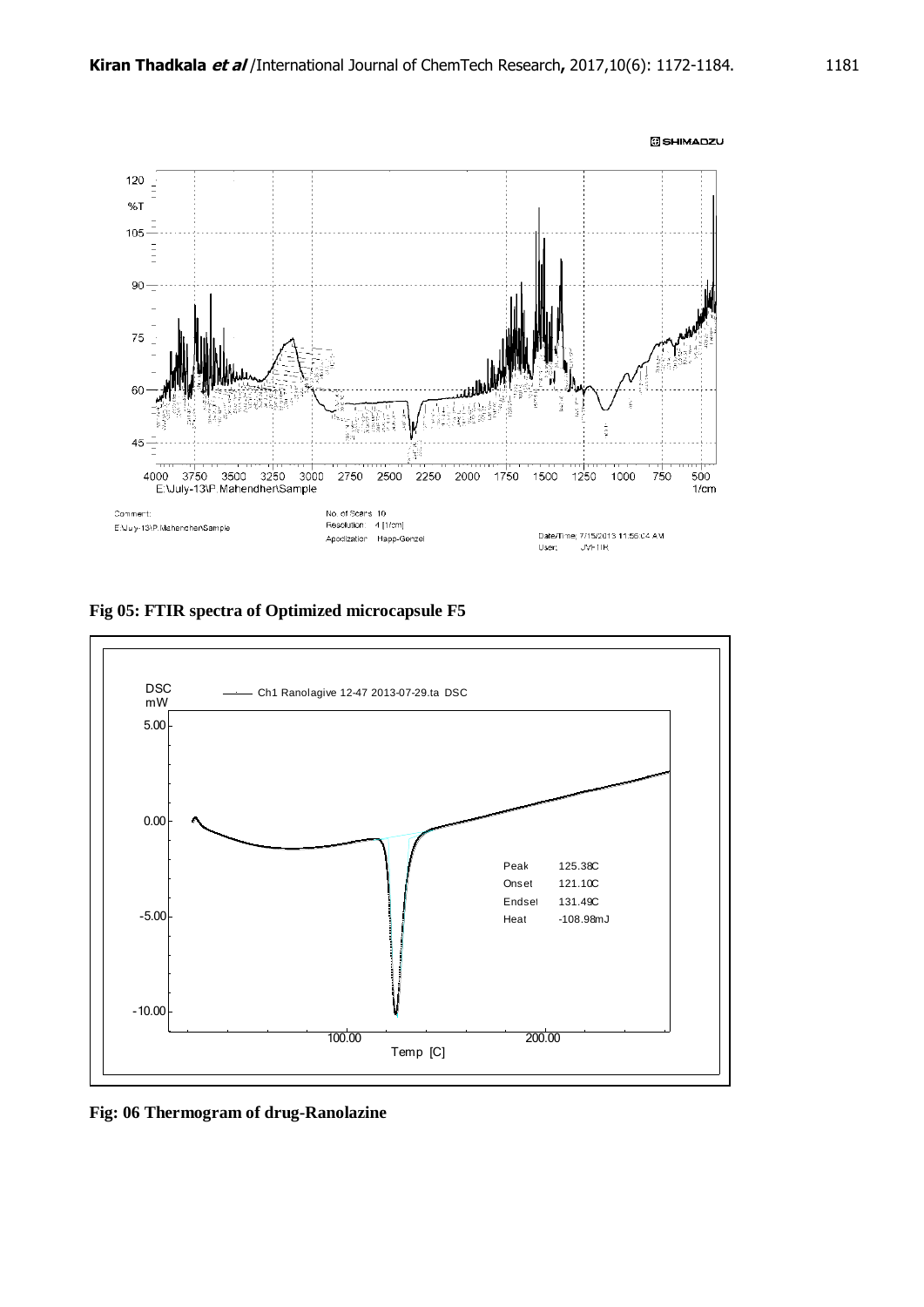

**Fig: 07 Thermogram of different drug formulations and optimized formulation F5**



**Fig: 08 Comparative dissolution profile of Ranolazine microcapsules**

# **Conclusion**

All the particles are in micron range and with high entrapment efficiency and percentage yield with sustain release of drug is for 7 hours. Thus, we can conclude that prepared Ranolazine ethyl cellulose-HPMC microcapsules prepared by w/osingle emulsification-solvent evaporationhave the property to release the drug in sustained manner.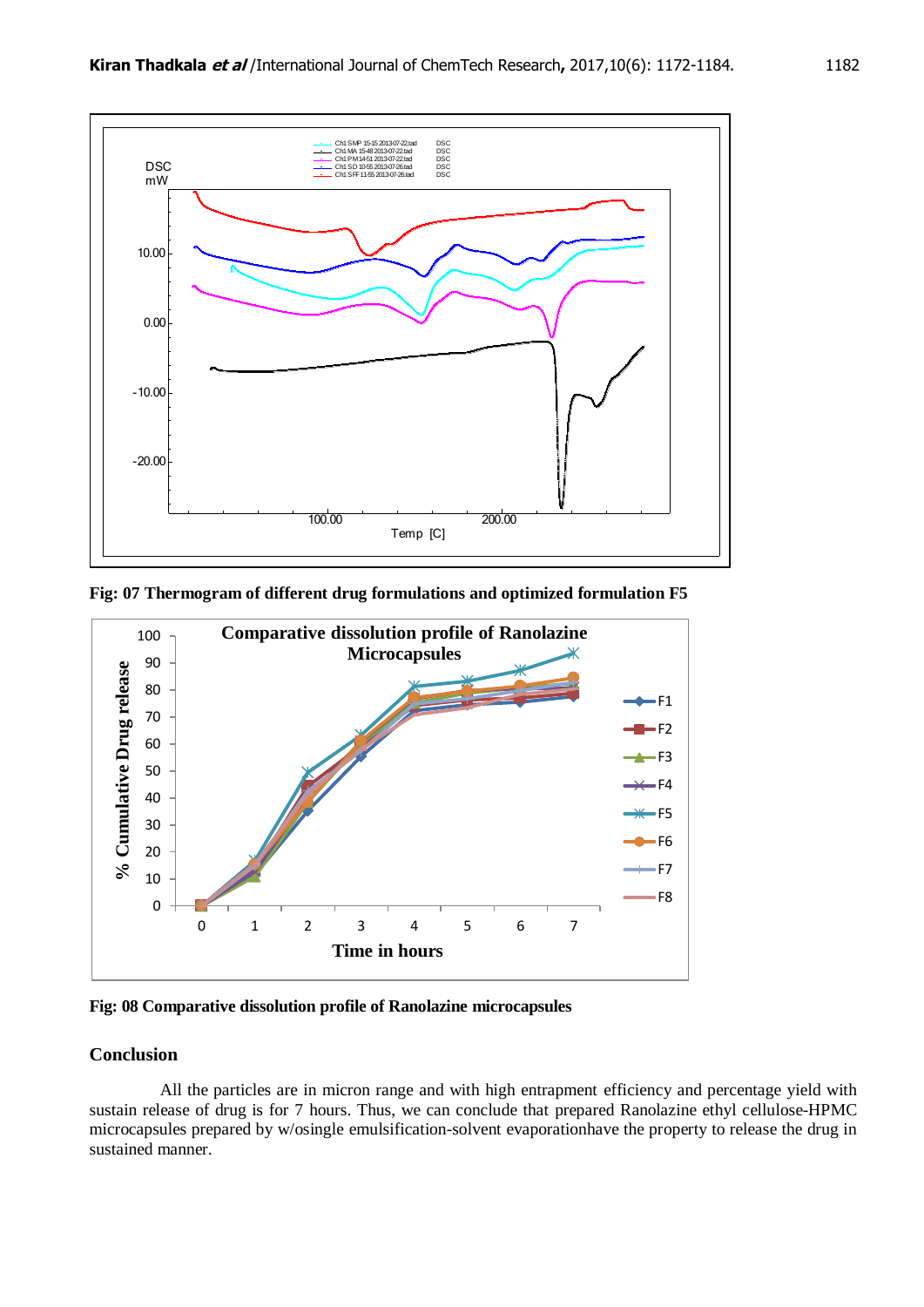#### **Acknowledgements**

The authors would like to acknowledge management of Mother teresa college of pharmacy for providing necessary support to the conduction of this work. Also, the authors would like to acknowledge Department of technology, Osmania university, Hyderabad, for providing analytical support to this project.

## **References**

- 1. Yie W. Chein,*Novel Drug Delivery Systems*, Second Edition, Revised and Expanded, Marcel Dekker, INC. New York, Basel, Hong Kong, 139-196.
- 2. Joseph R. Robinson, Vincent H. L. Lee, *Controlled Drug Delivery fundamental & applications*, Second Edition, Revised and Expanded, Marcel Dekker, INC. New York, 581-590.
- 3. *Targeted and Controlled Drug Delivery: Novel Carrier Systems*, S.P. Vyas, R.K, Khar,CBS Publishers, New Delhi, 2002, 425-441.
- 4. Deasy, PB, 1984, *Microencapsulation and related drug process* (New York: Marcel Dekker Inc. 1996).
- 5. Birnbaum DT, BrannonPeppas L, *Microparticle drug delivery systems, Drug delivery systems in cancer therapyIn: Brown DM, editor,* Totowa: Humana Press Inc; 2003. pp. 117-136.
- 6. Wei Wang, Xiudong Liu, Yubing Xie, Hua"an Zhang, Weiting Yu, Ying Xiong, Weiyang Xie and Xiaojun Ma,Microencapsulation using natural polysaccharides for drug delivery and cell implantation*, Journal of Materials Chemistry*, June 2006;16,3252-3267.
- 7. Jaspreet kaur vasir, kaustubh tambwekar, sanjay gang Bioadhesive microspheres as controlled drug delivery system, *International journal of pharmaceutics*, 2003; 255 13-32.
- 8. Donbrow M, Recent advances in microcapsule delivery systems. In: Breimer DD, editor. *Topics in pharmaceutical sciences, Amsterdam : Elsevier Science*; 1987, pp. 33-45.
- 9. Hassan Sawalha, Karin Schroen, Remko Boom, Biodegradable polymeric microcapsules: Preparation and properties,*Chemical Engineering Journal,* 169, 2010, 1-10.
- 10. Santhosh Kumar, Chowdary K.A and Sammaiah G; Controlled Release Formulation and Evaluation of Aceclofenac by Microencapsulation; *Pharmanest - An International Journal of Advances in Pharmaceutical Sciences:* Vol.2, (2-3) March-June2011.
- 11. Bansode SS, Banarjee SK, Gaikwad DD, Jadhav SL, Thorat RM. Microencapsulation: a review.*International Journal of Pharmceutical Sciences Review and Research.*2010; 1: 38–43.
- 12. I. Ilic, R. Dreu,, M. Burjak, M. Homar, J. Kerc, S. Srcic, Microparticle size control and glimepiridemicroencapsulation using spray congealing technology*,International Journal of Pharmaceutics*,May- 2009; 381, 176–18.
- 13. Ravikumar M.N.V. 2000, Nano and microparticles as controlled drug delivery devices, *Journal of Pharmacy and Pharmaceutical Sciences*, 3: 234-58.
- 14. Sing-Muk Ng, Jeong-Yeon Choi, Hyung-Soo Han, Jeung-Soo Huh, Jeong Ok Lim.Novel microencapsulation of potential drugs with low molecular weight and high hydrophilicity: Hydrogen peroxide as a candidate compound, *International Journal of Pharmaceutics*,2009;384(2010):120–127.
- 15. James Swarbrick, James C. Boylan.*Encyclopedia of Pharmaceutical technology*, Volume 12, New York (NY), Marcel Dekker, Inc; 1995.
- 16. Perumal D. Microencapsulation of Ibuprofen and Eudragit RS 100 by solvent diffusion technology,*International journal of pharmaceutics*, 2001; 218; 1-11.
- 17. Ming Li, Olivier Rouaud, Denis Poncelet, Microencapsulation by solvent evaporation: state of the art of engineering approaches, *International journal of pharmaceutics,* 363 (2008) 26-39.
- 18. Fuku shima S, Kishimoto S, Takeuchi Y, Fukushima M. Preparation and evaluation of o/w type emulsions containing antitumor prostaglandin. *Adv Drug Delivey Rev. 2000; 45:65–7 5.*
- 19. Amelie Gaignaux, Jonathan Ref, Florence Siepmann, Juergen Siepmann, Carine De vriese, Jonathan Goole, Karim Amighi, Development and evaluation of sustained-release clonidine-loaded PLGA microparticles, *International journal of pharmaceutics,* 437 (2012) 20-28.
- 20. Patrick B O Donnell, James W Mc Ginity, Preparation of microspheres by solvent evaporation technique ,*Advanced drug delivery review*, 1998; 28 ; 25-42.
- 21. Simi Sp, Saraswathi R, Sankar C, Krishnan Pn, Dilip C, Ameena K, Formulation and evaluation of Albendazole microcapsules for colon delivery using chitosan, *Asian pacific Journal of Topical Medicine*(2010) 374-378.